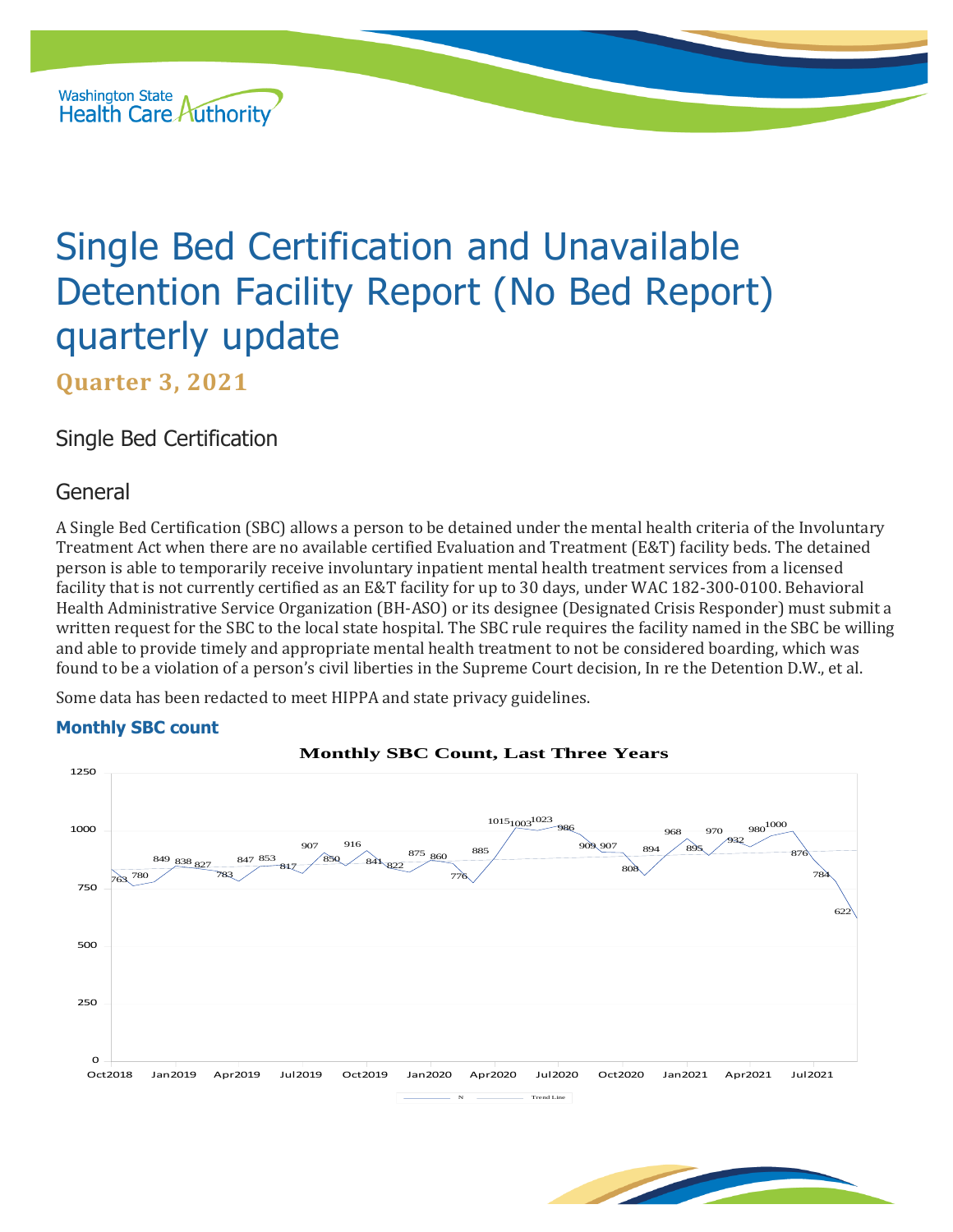#### **Regional use of SBC**

This graph depicts monthly SBCs by region.



**STEAMERS** 

Edited January 26, 2022.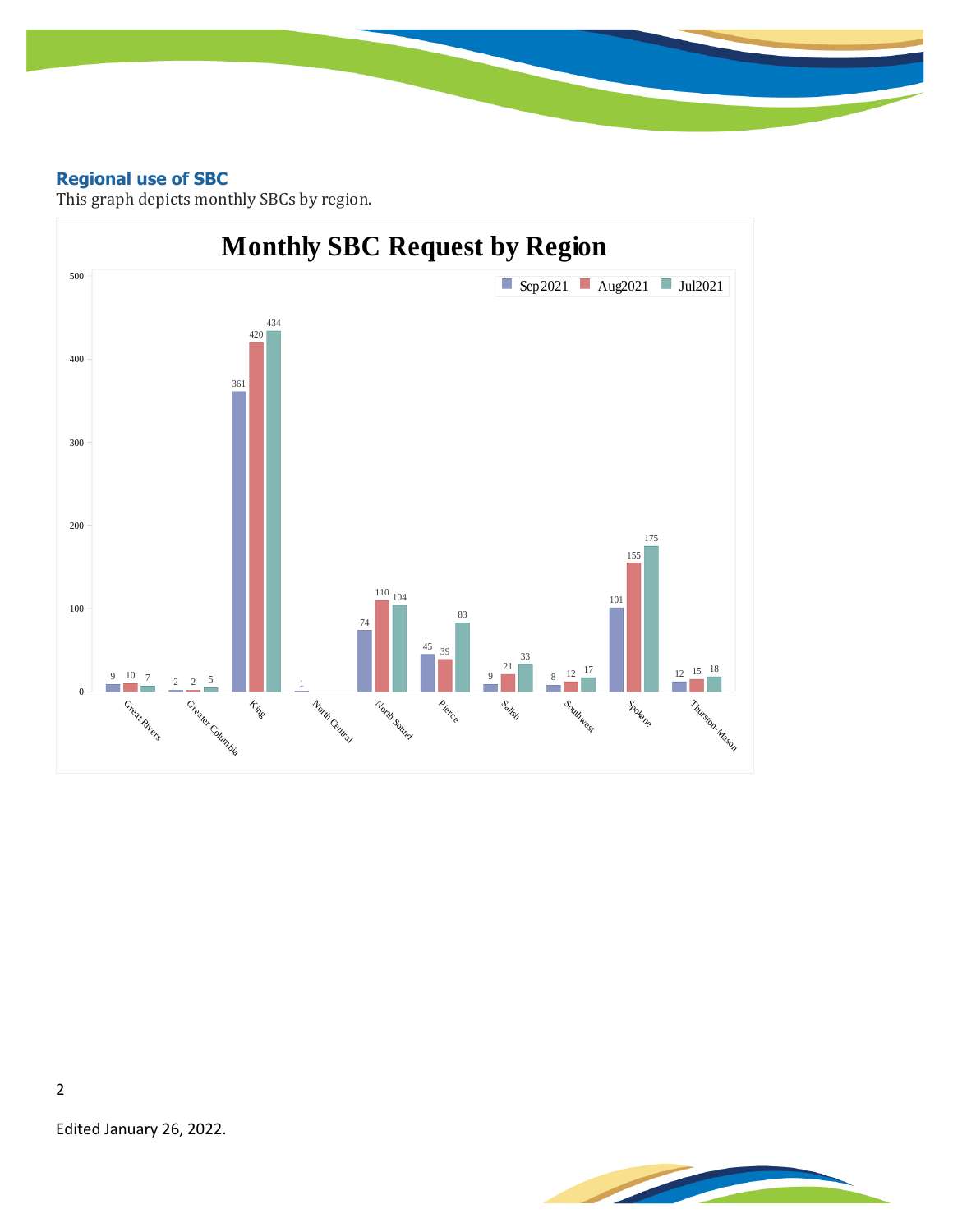#### **SBCs by adult and youth**

This graph breaks down the number of monthly SBCs by age groups. Youth is defined as 13 - 17 years old and adult is defined as 18 years and older.





Edited January 26, 2022.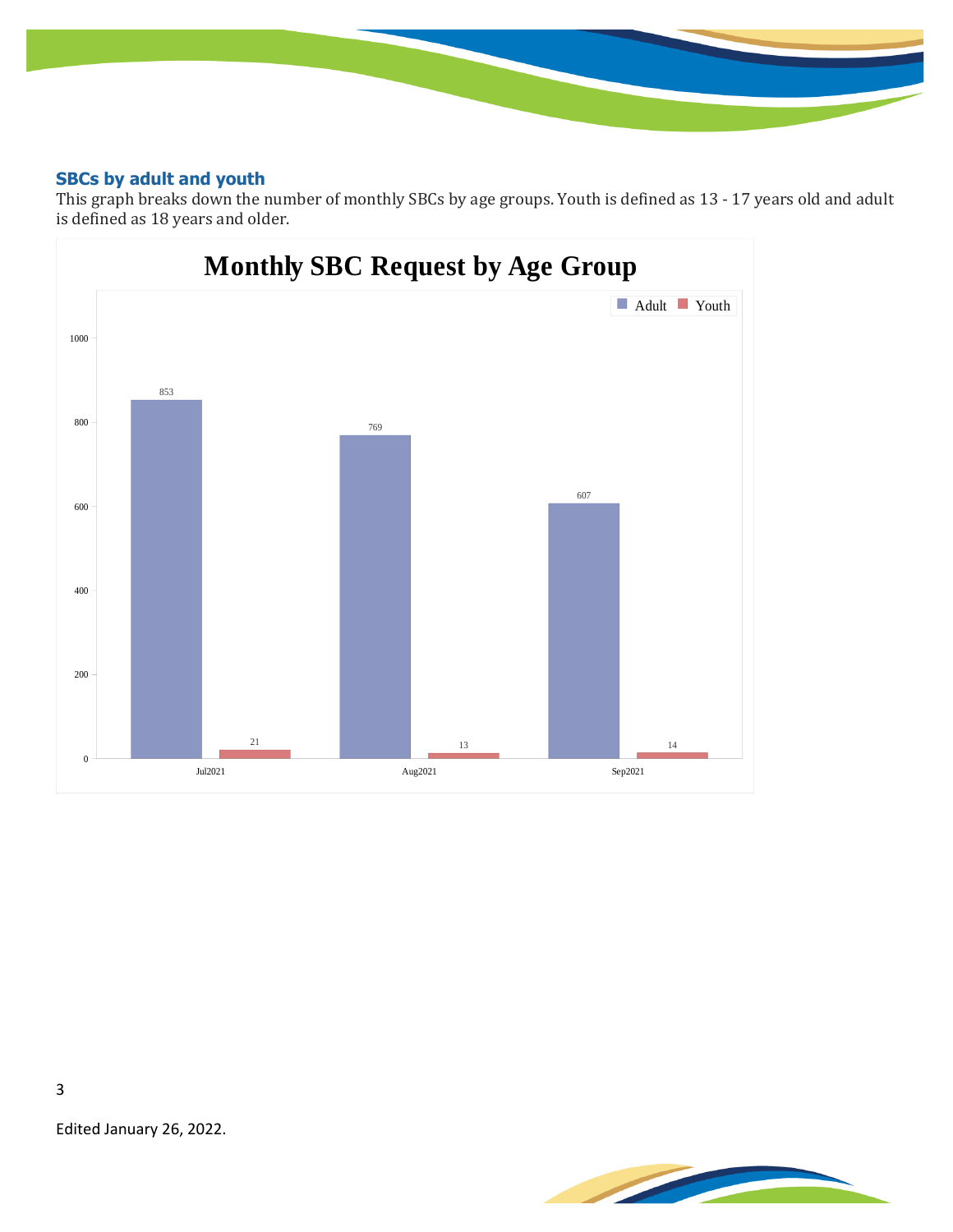#### **SBC use by legal criteria statewide**

SBCs are used to ensure individuals who meet ITA criteria are provided appropriate treatment within a timely manner. They are applied when a facility can meet the required service but is not otherwise licensed to do so.



Edited January 26, 2022.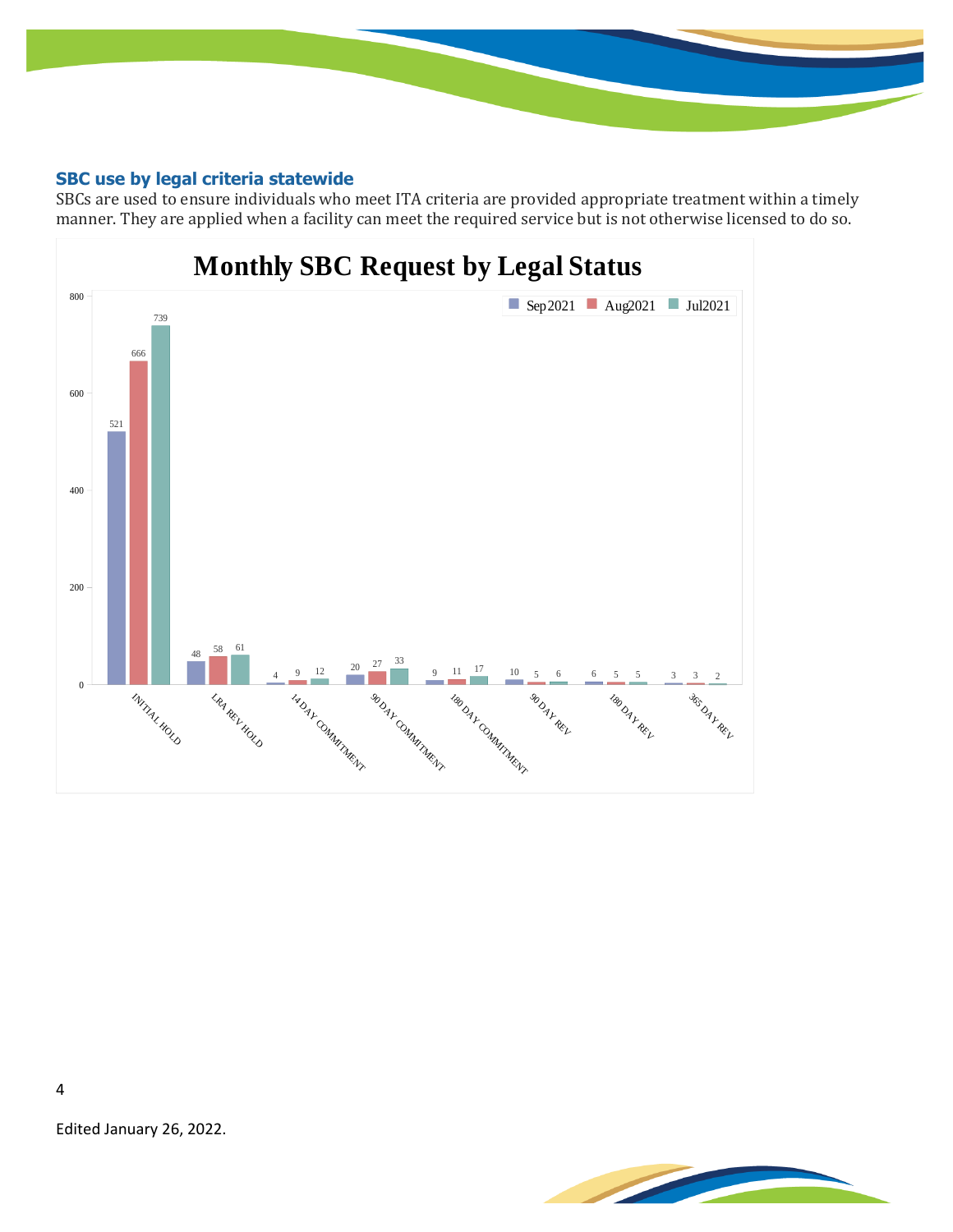# Unavailable detention facility reports (no bed reports)

## General

When a Designated Crisis Responder determines a person meets criteria for involuntary inpatient treatment due to a mental disorder or a substance use disorder, but is unable to detain the person at risk due to the lack of an available bed at an E&T facility or a Secure Withdrawal Management and Stabilization facility, and the person cannot be served by the use of SBC, the Designated Crisis Responder is required to make a report to HCA within 24 hours stating they were unable to detain the person due to the lack of a certified involuntary inpatient treatment bed.



Edited January 26, 2022.

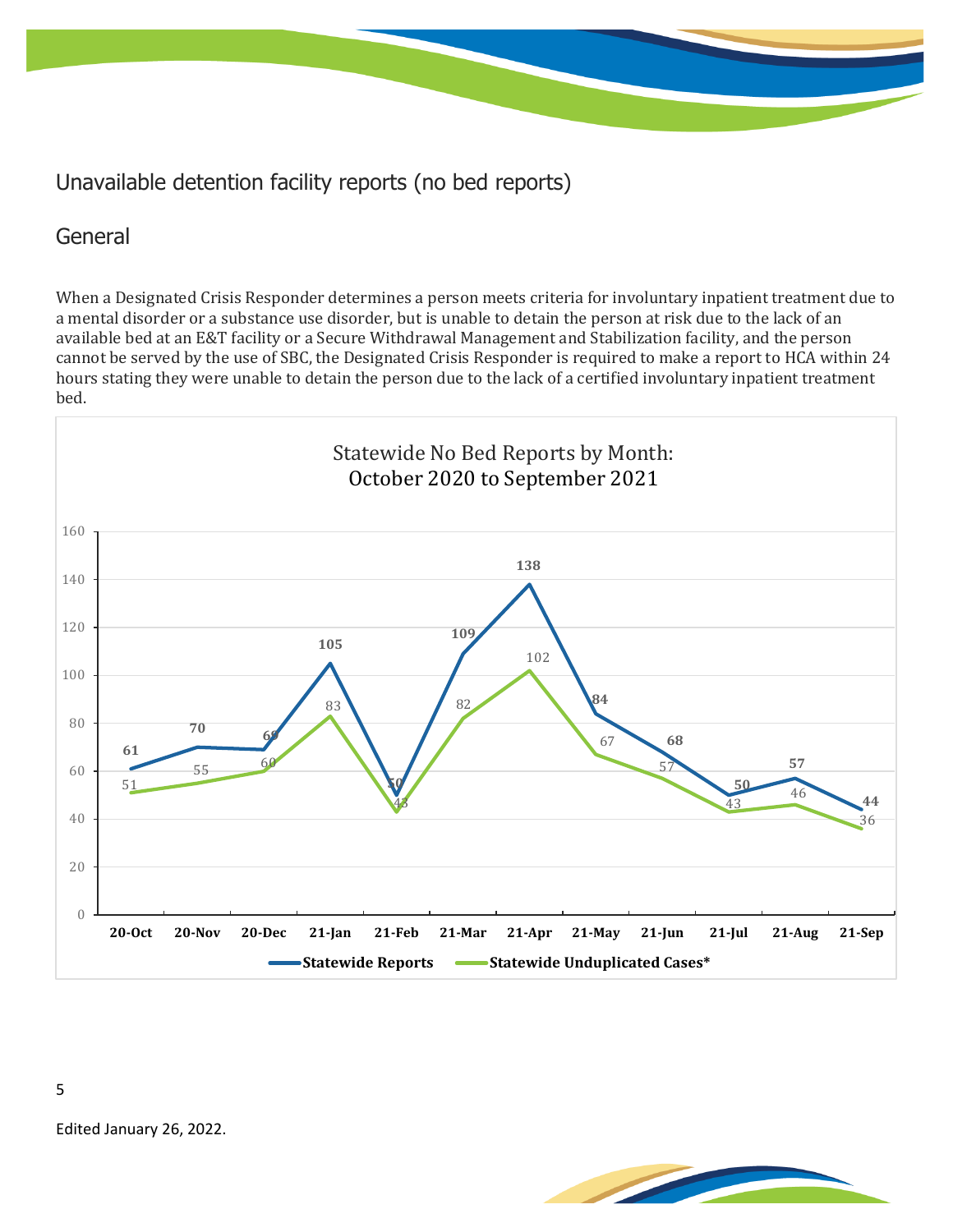**Statewide Unavailable Detention Facility Reports (No Bed Reports) by mental health and substance use disorder count**

In this quarter there were 27 No Bed Reports for substance use and 122 No Bed Reports for mental health.





Edited January 26, 2022.